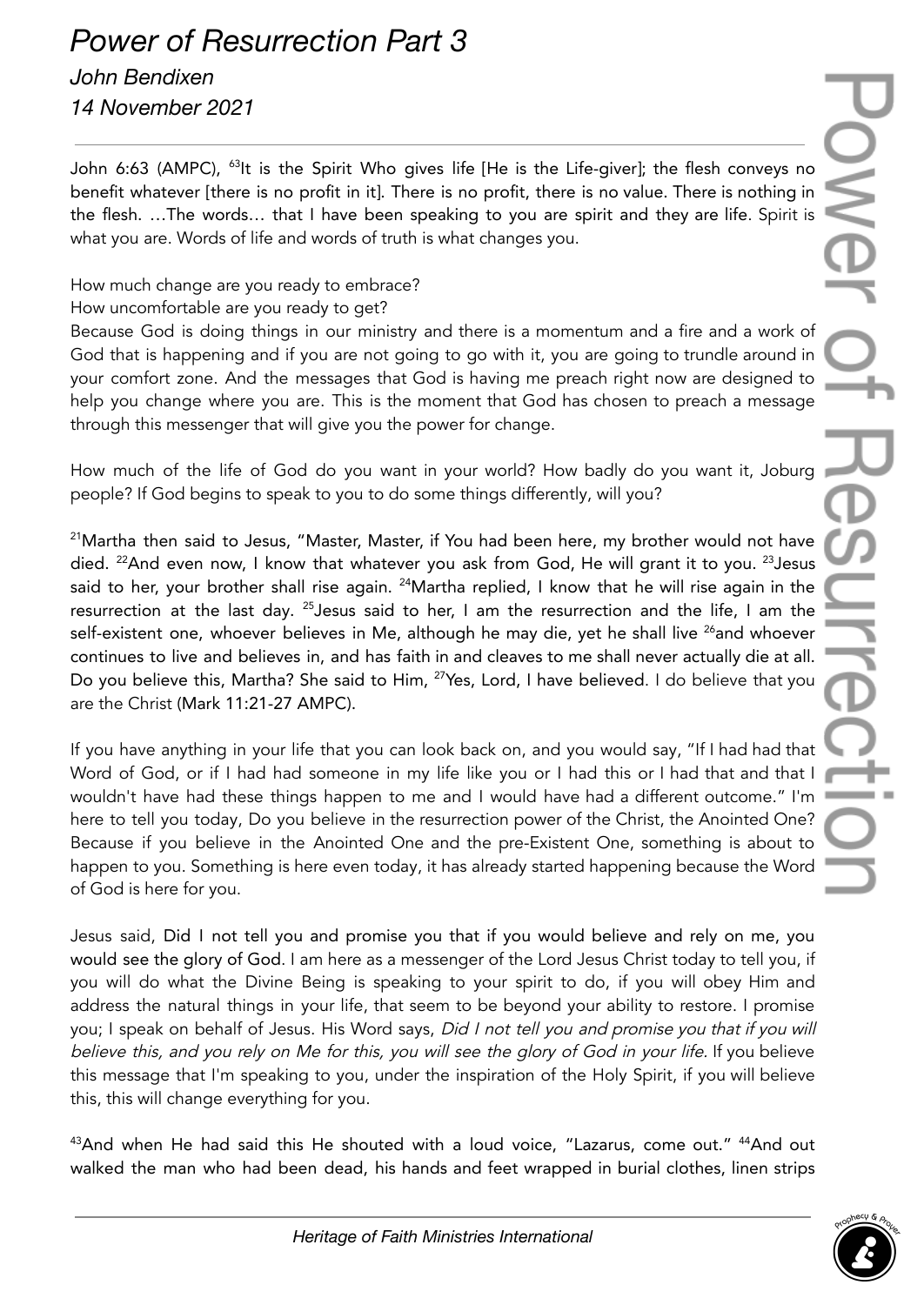and with a burial napkin around his face, Jesus said to them, free him of the burial wrappings and let him go (John 11:43-44 AMPC).

Lazarus, come out. What is that dead thing in your life that has got to move, it has got to shift now? It is beyond past time. It is beyond past restoration. It is supposed to be dead in the natural, there cannot be any coming back from those things. Those bad financial choices, those bad relationship choices, those things.

Oh, you say, "I don't have anything that stinks in my life." You may not think so but if you let the Divine Man speak to you, He will talk to you and He will show you the things that stink in your life. Those things that are beyond, past, long time ago, dead already. If you don't think you have something that's dead in your life, that stinks, that shows you how much deception has already crept into your life that you think you are okay. The thing that stinks in your life is your deception of how smart you are, how good you are, how well you have done, how great things have turned out for you. That deception has kept you from God, from the the purposes of God, that thing is dead and stinking

Because the Self-Existent One always does what His will says, He gets done. There is no resistance, there is nothing that He cannot do because He is the Self-Existent One. So, whether it says 'light be' or 'move the waters in the seas apart' or 'Lazarus come out of the grave', the power is always equal and enough to whatever the situation requires. Because the Self-Existent One is the One that makes it happen. There is no other power or will that is greater than the power and the will of the Self-Existent One.

I speak to you today. Will you move, will you move that covering that covers the grave of this stuff that stinks? Will you go open that grave? Will you let the Self-Existent One, the Divine One that is in you that has resurrection life, will you let Him speak? Will you let the promise of God be yours? I promise you, you will see the glory. I'm not speaking as me. I can't give you anything of myself. I have no power. I'm speaking as a messenger of what God said in His Word to Martha. If you believe, I promise you, you will see the glory of God.

I am here, Joburg people, today to make a declaration to you; I declare to you today that the healing power of the resurrected Christ rests upon your bodies and the same power that raised Christ from the dead, that same power rests upon your bodies for healing. I'm here to declare today that the same power that raised Christ from the dead, the resurrection power of Christ Jesus, the Anointed One, the Messiah, restores to your life the purpose and the assignment to which God had preordained for you to walk in. It is not beyond time. This is the moment. In heavenly time, do you remember I preached some message some years ago now? Not Five Minutes Late. I mean that might be in human time two years ago, whatever it was, but I'm telling you now, it's the same time of space in the spirit. It's the same time-space that God is speaking now. And He's saying, "The time has come."

It's time for the Father to be glorified in your life. I'm here to declare to you that those things, finances, business deals, areas of your life, that have long time been put on the shelf, long time been hidden away, put away, stuck away, long time. It's time to roll the stone away. It's time to let the Word of God speak to those areas, say "Come out, come out and come to life."